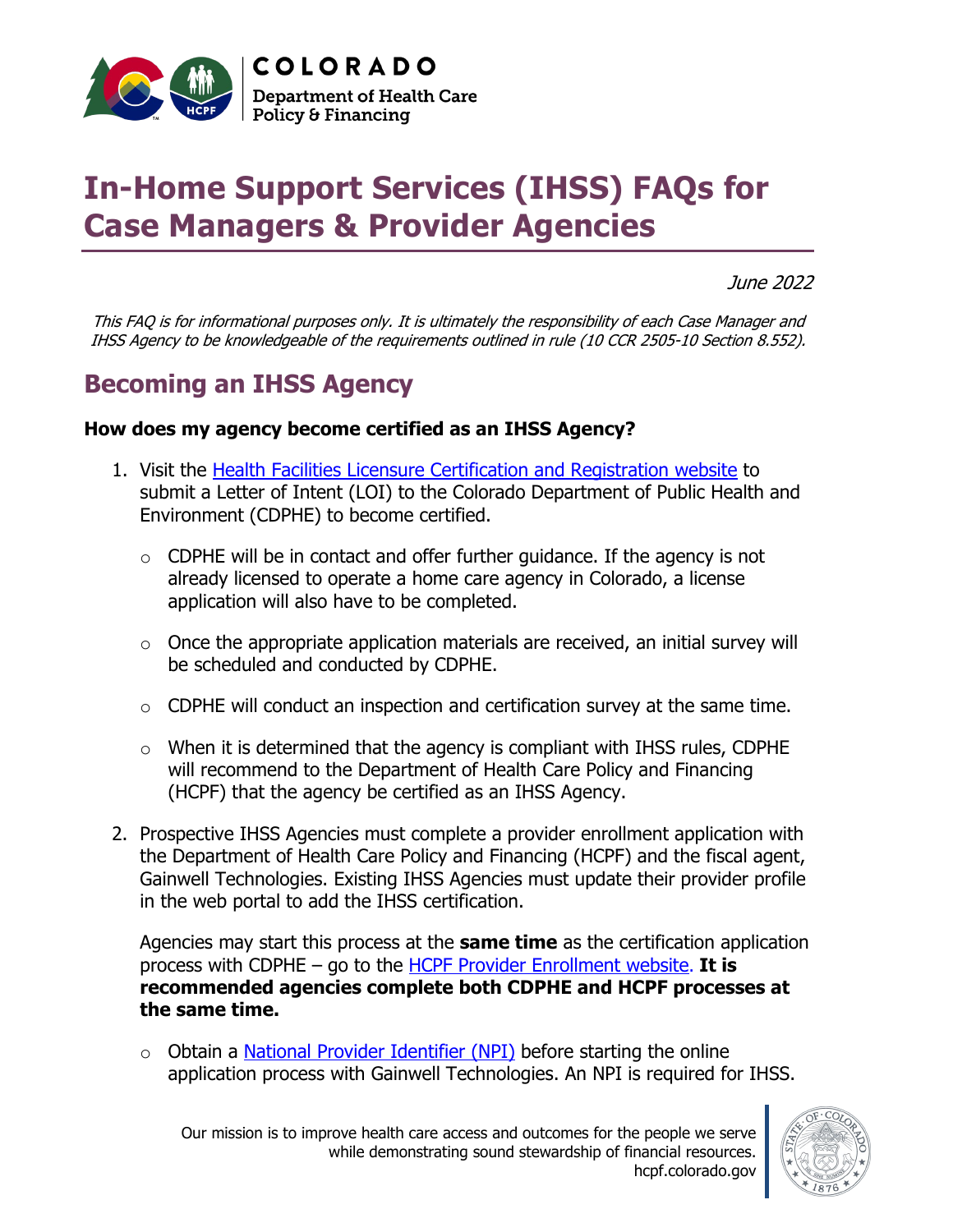For additional assistance with obtaining an NPI please see the CMS guide [How to Apply](https://www.cms.gov/Regulations-and-Guidance/Administrative-Simplification/NationalProvIdentStand/apply) or call NPPES at 1-800-465-3203

- $\circ$  For assistance with the web portal or application, please call Gainwell at 1-844-235-2387.
- $\circ$  Once you start provider enrollment online, the web portal will automatically assign you a 5-digit application tracking number (ATN).
- $\circ$  After submitting your application, you can check the status of your enrollment by logging into the web portal at any time using your ATN.
- o Please ensure your effective date for IHSS specialty enrollment matches the date of CDPHE IHSS certification; errors will significantly delay enrollment.
- 3. Complete Mandatory Provider Training with Consumer Direct of Colorado. [View](https://consumerdirectco.com/schedule/)  [CDCO Event calendar.](https://consumerdirectco.com/schedule/)
- 4. After you receive approval from both CDPHE and HCPF, submit your IHSS Training certificate, your approved ATN, and information needed for your agency to be added to the published IHSS Provider List using the google form **[IHSS Post-](https://docs.google.com/forms/d/e/1FAIpQLScobLgMLuTfWFo6zHOdZfll_P4-kzJII6QgZVmEWcHcT6US2g/viewform?usp=sf_link)**[Enrollment Questionnaire.](https://docs.google.com/forms/d/e/1FAIpQLScobLgMLuTfWFo6zHOdZfll_P4-kzJII6QgZVmEWcHcT6US2g/viewform?usp=sf_link) Questions regarding this process can be sent to Emily Harvey, Participant Directed Policy Advisor at [Emily.Harvey@state.co.us.](mailto:Emily.Harvey@state.co.us)
- 5. Once confirmed and information is provided, your agency will be added to the [IHSS Provider List.](https://hcpf.colorado.gov/ihss-provider-list) Your agency may choose to communicate with the Case Management agencies in your service area.
- 6. If your agency information listed on the published Provider List changes, use the google form [IHSS Provider Information Update Request](https://forms.gle/HVu1FFcbzz3KsuTv7) to request changes. Please note, any changes to your service area, location, or name must be communicated to CDPHE.

# **Homemaker, Personal Care, and Health Maintenance Services**

# **Can a family member get paid to provide Homemaker services?**

No, a family member cannot be paid to complete Homemaker tasks unless they are secondary and contiguous to a Health Maintenance Activity and approved by the Case Manager.

#### **A family member may perform homemaker tasks which are secondary and contiguous to IHSS Relative Personal Care or IHSS Health Maintenance Activities. What does "secondary and contiguous" mean?**

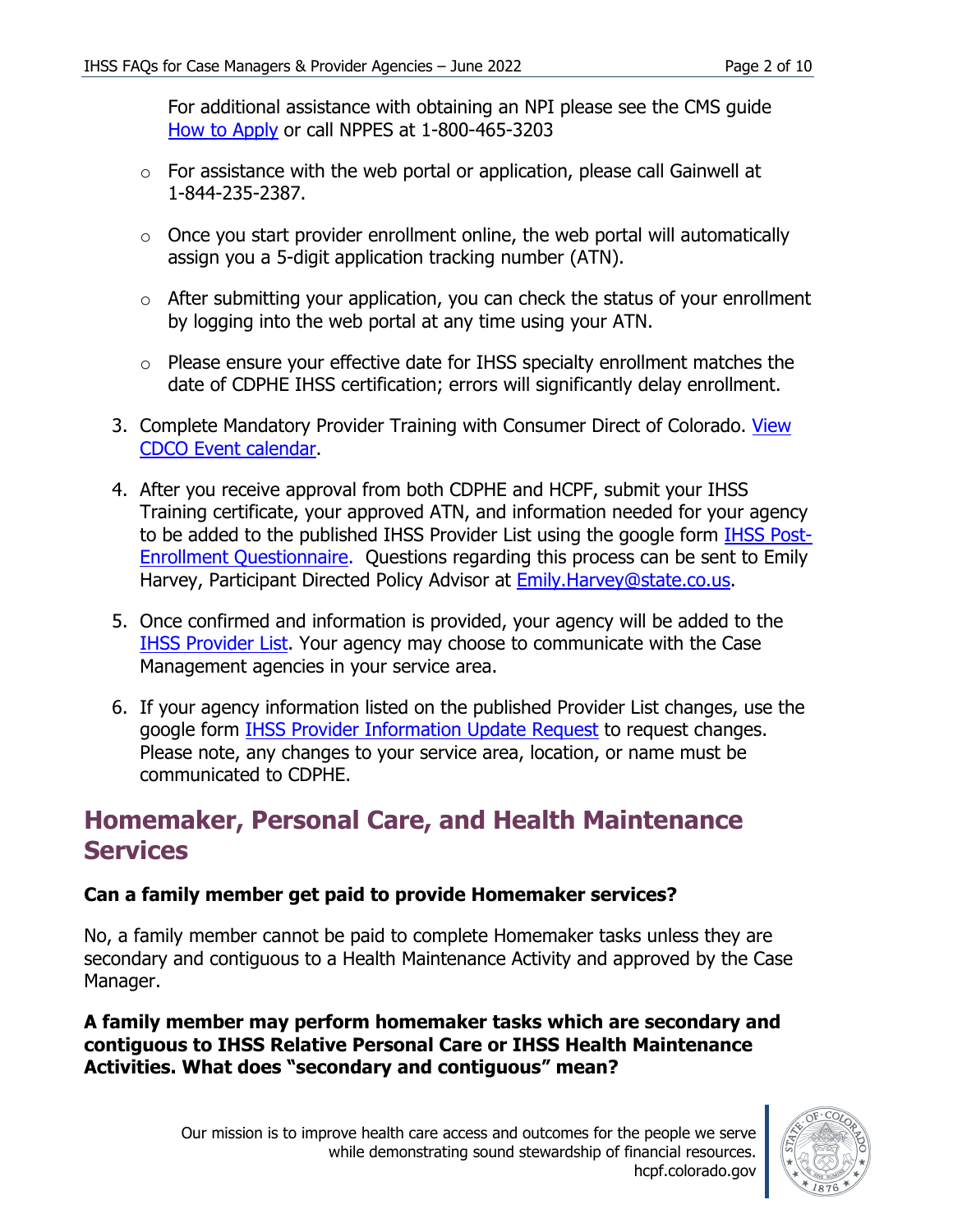IHSS Rule [8.552.8.F](https://www.sos.state.co.us/CCR/GenerateRulePdf.do?ruleVersionId=8773&fileName=10%20CCR%202505-10%208.500) states "Health Maintenance Activities may include related Personal Care and/or Homemaker services if such tasks are completed in conjunction with the Health Maintenance Activity and are secondary or contiguous to the Health Maintenance Activity."

Secondary means in support of the main task(s). Secondary tasks must be routine and regularly performed in conjunction with a Health Maintenance Activity. There must be documented evidence that the secondary task is necessary for the health and safety of the client. Secondary tasks do not add units to the care plan.

Contiguous means before, during or after the main task(s). Contiguous tasks must be completed before, during, or after the Health Maintenance Activity. There must be documented evidence that the contiguous task is necessary for the health and safety of the client. Contiguous tasks do not add units to the care plan. Examples of secondary and contiguous tasks:

- $\checkmark$  Following skilled bowel care, the attendant empties and cleans the commode. This takes 5 minutes or less. This bathroom cleaning is secondary and contiguous to HMA bowel care.
- $\checkmark$  A Member requires skilled feeding through a syringe. The Member has a documented prescribed modified texture diet requiring honey consistency meals. Prior to the skilled feeding, the attendant must blend foods to ensure the meal is the proper consistency. Because the time spent preparing meals takes less than 10 minutes, it is considered secondary to feeding.

#### **Is there a limit to the number of hours a Relative Personal Caregiver can be paid to work?**

The Member is limited to 40 hours of Relative Personal Care. This limit must be shared among all relatives, with the exception of parents caring for their adult children. Services are determined and authorized by the Case Manager.

#### **Can a Member have more than one family member provide Relative Personal Care and each attendant work 40 hours per week (totaling 80 hours a week)?**

The Member is limited to receiving a total of 40 hours per week for Relative Personal Care. For example, if a Member has two family members (a sibling and a grandparent) they must share those 40 hours between the two relative Attendants.

# **Is there a limit to Health Maintenance Activities?**

Health Maintenance Activities do not have a limit. Authorization is based on individual need as determined by the Case Manager's assessment.

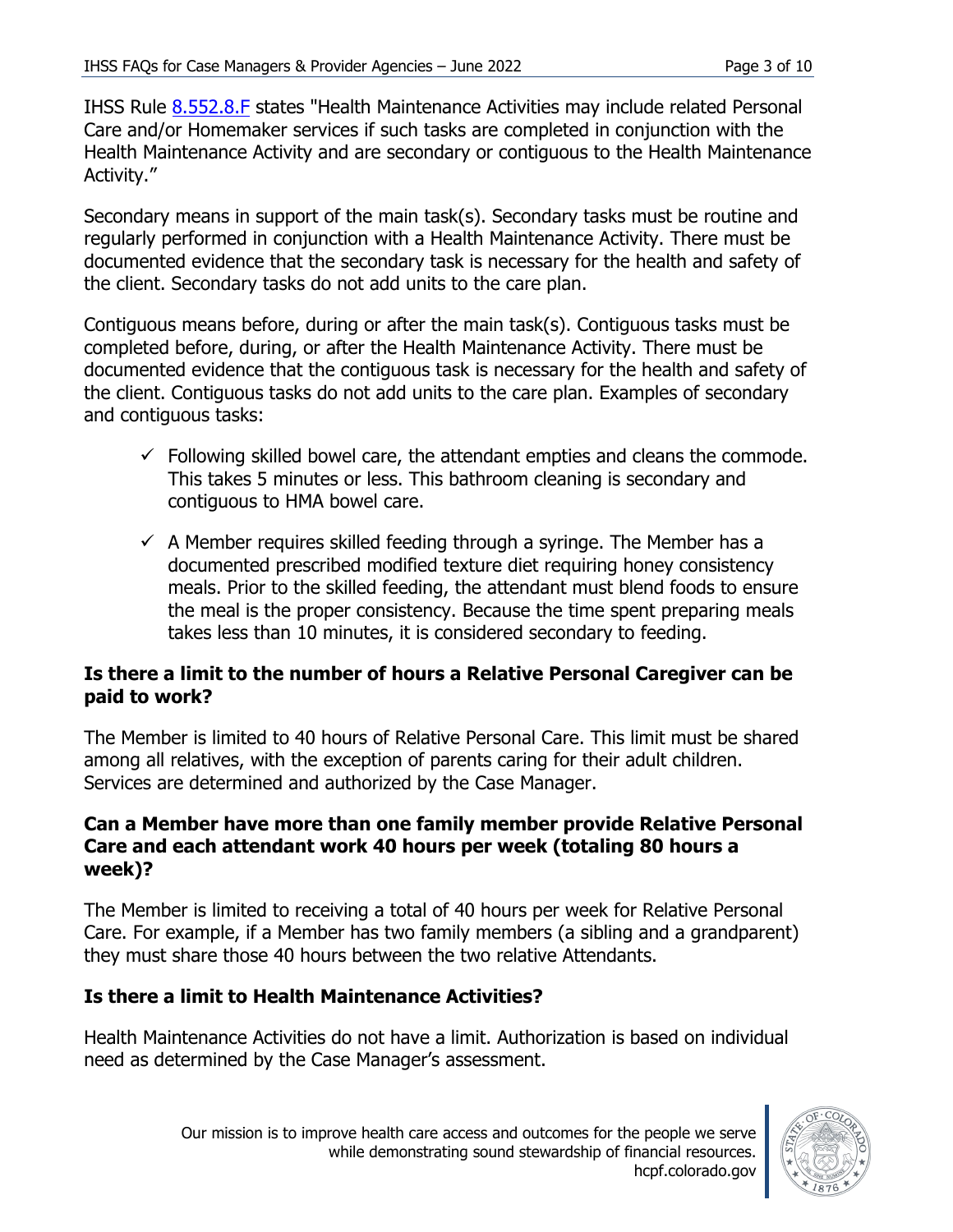#### **Is IHSS Personal Care exempt from Early and Periodic Screening, Diagnostic, and Treatment (EPSDT)?**

No, IHSS Personal Care is not exempt from EPSDT. Individuals between the ages of 18-20 who are on the EBD or SCI waiver must receive medically necessary Personal Care services through EPSDT or State Plan when available.

# **Can a CHCBS Member receive State Plan services as well, or is this duplicative of HMA?**

CHCBS Members are not eligible for IHSS Personal Care or Homemaking. Members may receive HMA through an IHSS Agency and Personal Care services through the state plan option. An individual may still access medically necessary Nursing/Therapy/CNA and Personal Care services as long as there is no duplication with IHSS HMA.

# **Is the IHSS Agency responsible for all back-up care?**

Yes, the IHSS Agency is required to provide 24-hour back-up care for scheduled visits. The IHSS Agency must develop a back-up plan as part of the Care Plan.

#### **If a spouse or family member receives income for providing services, how does this affect a Member's income eligibility?**

Since each individual's situation is different, the Member should contact their county Health and Human Services Office to discuss any impact to Health First Colorado (Colorado's Medicaid Program) eligibility.

# **What services can be provided in the community?**

All IHSS can be provided in the community. For example, services may be needed when a Member needs support at a doctor's appointment or at a grocery store.

# **Is travel time billable in IHSS?**

No, the IHSS Agency may not bill for travel time.

# **Home Health**

#### **Can someone receive IHSS and Long-Term Home Health (LTHH) or Private Duty Nursing at the same time?**

This may be allowed if there is no duplication of services. Members or their Authorized Representatives must coordinate with their home care agencies and case manager to ensure services meet their needs.

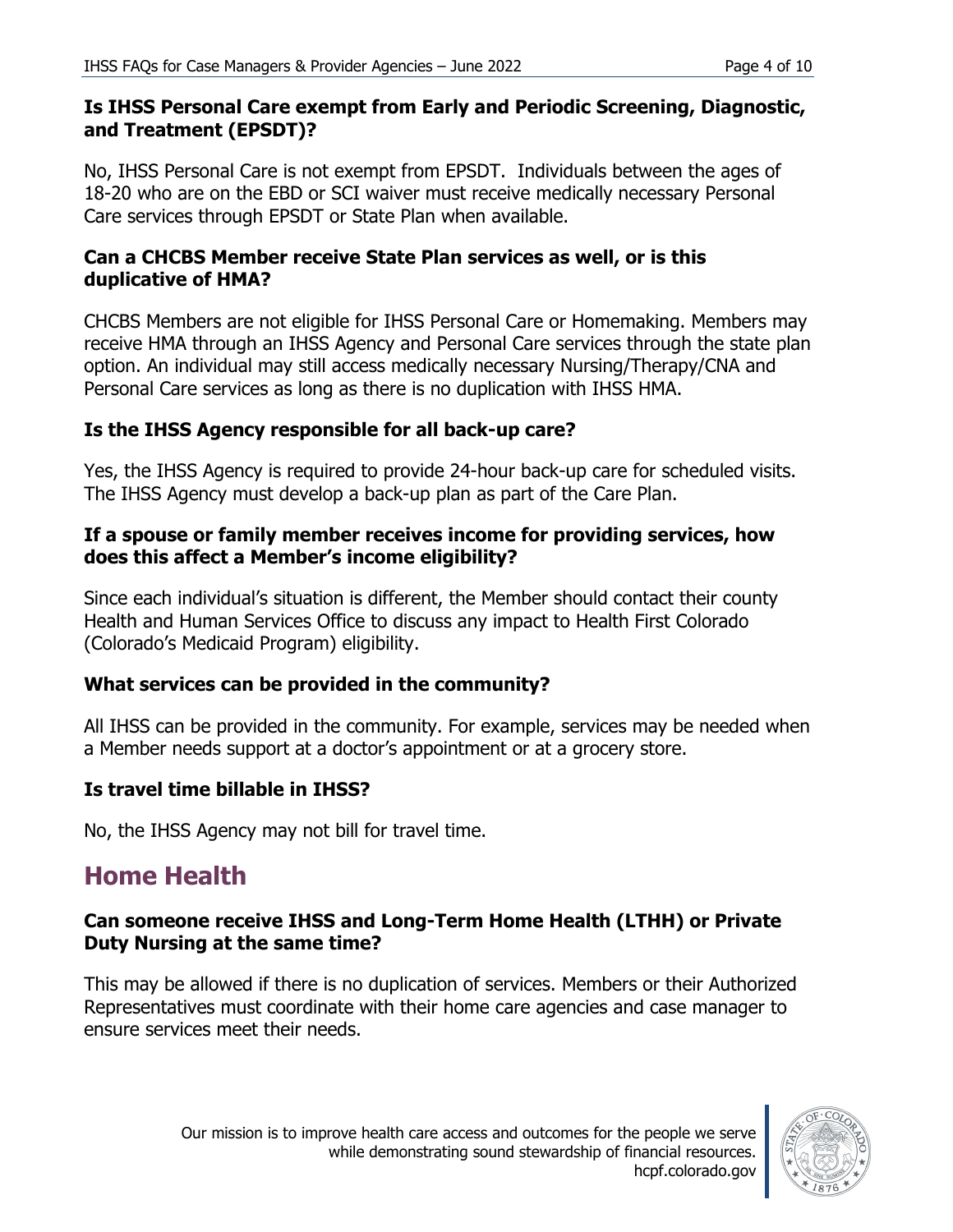#### **What's the difference between Long Term Home Health (LTHH) and IHSS HMA?**

Both services include skilled tasks. Long-Term Home Health provides a Nurse or certified nursing assistant (CNA) to complete skilled tasks in visits to the Member's home as prescribed by the Member's physician. In IHSS, the Nurse Practice Act is waived. This means skilled tasks (not requiring the clinical judgment and assessment skills of a nurse) that are typically only allowed to be completed by a Nurse or CNA, can be provided by an Attendant that does not have a Nursing or CNA license in IHSS. The attendant's skills and competency are verified by the IHSS Agency RN. Services can be completed in the home and community.

# **Is IHSS a nursing program?**

No. IHSS is a service-delivery option for Members on the EBD, SCI, and CHCBS waivers. Individuals on these EBD and SCI waivers can choose to receive Homemaking, Personal Care and Health Maintenance services through IHSS instead of the traditional agencybased way. Individuals on CHCBS waiver are not eligible for IHSS Personal Care or Homemaking services, but may choose to receive Health Maintenance service through IHSS. IHSS does not provide nursing services. The IHSS Agency must have a Registered Nurse (RN) on staff to complete IHSS Agency responsibilities.

# **Overtime**

# **How does overtime work?**

An IHSS Agency is required to comply with the Fair Labor Standards Act (FLSA). For additional information regarding FLSA, please visit the [Colorado Department of Labor](https://www.colorado.gov/pacific/cdle/overtime) website.

# **Forms**

# **What forms are required for IHSS?**

The Physician Attestation of Consumer Capacity form is required for all Members. This form is completed by the Member's physician and helps determine what supports a Member requires to be safe in the home and community. The physician also determines if the Member requires an Authorized Representative. This form is required at initial enrollment and any documented change in the Member's condition. Additional forms are required for Authorized Representatives.

# **Who can sign the Physician Attestation form?**

The Member's primary care physician must complete the form. This includes the following licensed medical professionals: MD, DO, PA, or APN.

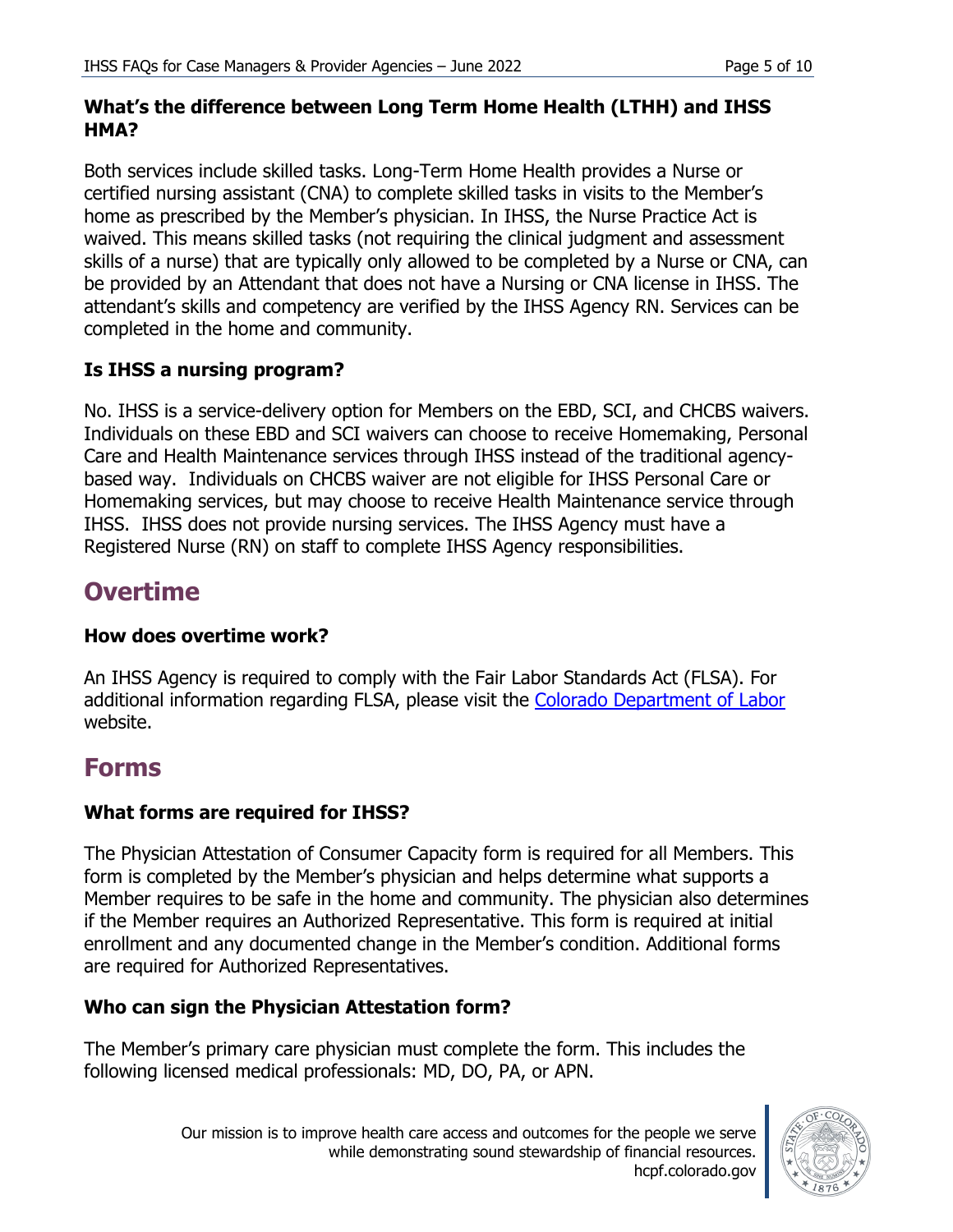#### **What is the IHSS Client and Provider Agency Responsibilities Form?**

This form was discontinued effective June 2022. This form was to be completed when a Member had elected to receive additional support from the IHSS Agency to direct and manage services. Some Members may be required to have an Authorized Representative (AR); others may elect to have an AR to assist. Effective January 30, 2022, Members are no longer able to utilize their IHSS Agency as their AR.

#### **What is the IHSS Shared Responsibilities Form?**

This form will be available in Fall 2022. The Shared Responsibilities Form is to be completed when a Member is first enrolling onto the IHSS program to organize the roles and responsibilities shared by the Member (and their AR if applicable) and the IHSS Agency providing services. This form is required to be completed upon initial enrollment and reviewed following any change of condition.

#### **Do we need to update old IHSS forms with new ones?**

Forms utilized for IHSS must be completed at initial enrollment and updated when the Member is experiencing a change in condition. For example, if there is a change in a Member's needs, the Physician Attestation form should be updated. If there is a change in Authorized Representative, a new form shall be completed, etc. Forms do not need to be updated annually.

# **Care Plan**

# **What is the Care Plan Calculator?**

The Care Plan Calculator is a case management tool used to outline the Member's care needs as determined in the Case Management assessment. It is provided to the IHSS Agency upon initial referral and following a change of condition.

#### **What if the IHSS Care Plan created by the IHSS Agency doesn't align with the ULTC 100.2 assessment the Case Manager completed?**

The Case Manager should discuss the IHSS Care Plan with the Member. The Member's needs may have changed since the time the assessment and IHSS Care Plan were completed. When situations like this occur, there should be collaboration between the Member, IHSS Agency, and Case Manager to ensure the IHSS Care Plan is accurate. If additional support is needed to discuss care plan discrepancies, they may submit a Mediation Request with the Department's contracted Training and Operations Vendor, Consumer Direct for Colorado (CDCO). This form may be found on [CDCO's website.](https://consumerdirectco.com/)

The Case Manager is also responsible for making changes to the HCBS Service Plan if the Member's needs have changed. If the Member disagrees with the Case Manager's

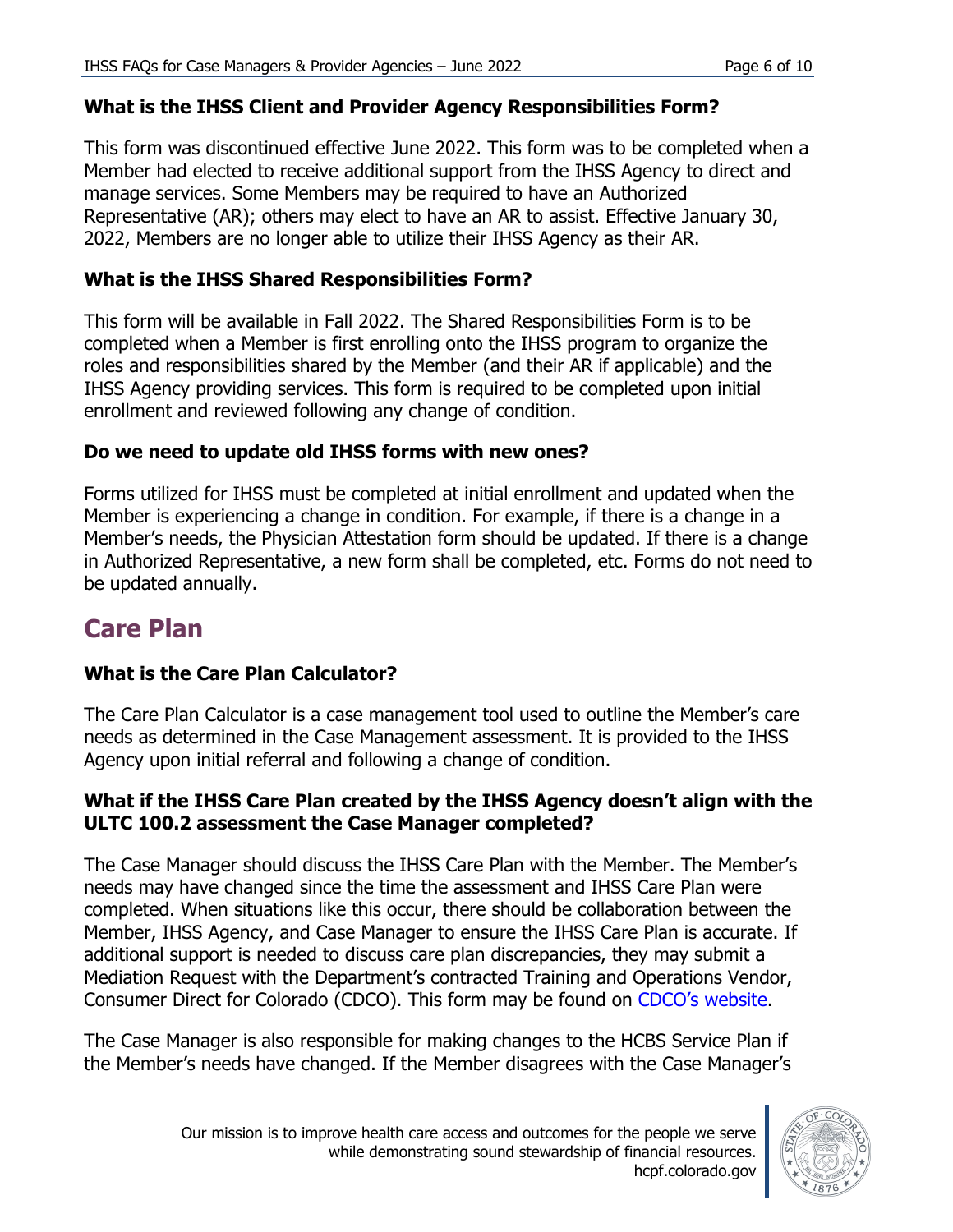determination of services, the Member may file an appeal to request a hearing before an administrative law judge.

# **IHSS Agency**

# **Who is responsible for the family members providing care?**

IHSS is a service-delivery option that allows home and community-based services (HCBS) waiver participants to decide to what degree they want to direct their care and manage their attendant, with additional support provided by the agency. The Member/authorized representative may direct and manage their care. The IHSS Agency is required to administer skills validation for all attendants, including family members. If the IHSS Agency cannot verify and validate attendant skills and ensure that services can be completed safely, they may discuss alternative service options with the Member/authorized representative. Ultimately, the IHSS Agency is responsible for ensuring that services are delivered appropriately and safely.

# **What is the role of the RN in IHSS?**

The IHSS Agency must staff a Registered Nurse (RN) who is responsible to verify and document attendant skill and competency. The RN ensures attendants are performing services correctly, safely and with minimum discomfort to the Member. The RN has other responsibilities including skills validation, supervision, care planning/coordination, and ensuring Member and attendant safety. The scope of RN responsibilities can be found in IHSS rule [8.552.6.G.](https://www.sos.state.co.us/CCR/GenerateRulePdf.do?ruleVersionId=8773&fileName=10%20CCR%202505-10%208.500)

# **Who completes the Care Plan?**

The IHSS Agency develops a Care Plan in coordination with the Member/Authorized Representative and the Case Manager. The IHSS Agency RN is required to review and sign off on Care Plans annually.

# **Can the RN write orders for skilled exercises or other HMA tasks?**

No. The IHSS Agency RN may not prescribe or order exercise or other services in IHSS. Not only is it a conflict of interest, but an RN cannot prescribe under their scope of practice. An RN can only implement or "place an order" for services if there is a standing physician's signed order with patient criteria/standards of care.

# **Are supervisory visits required in IHSS?**

IHSS Agencies must follow the requirements of their licensure. Members are encouraged to collaborate with the IHSS Agency to schedule and participate in supervisory visits. An IHSS Member or Authorized Representative may not waive an agency's licensure requirements.

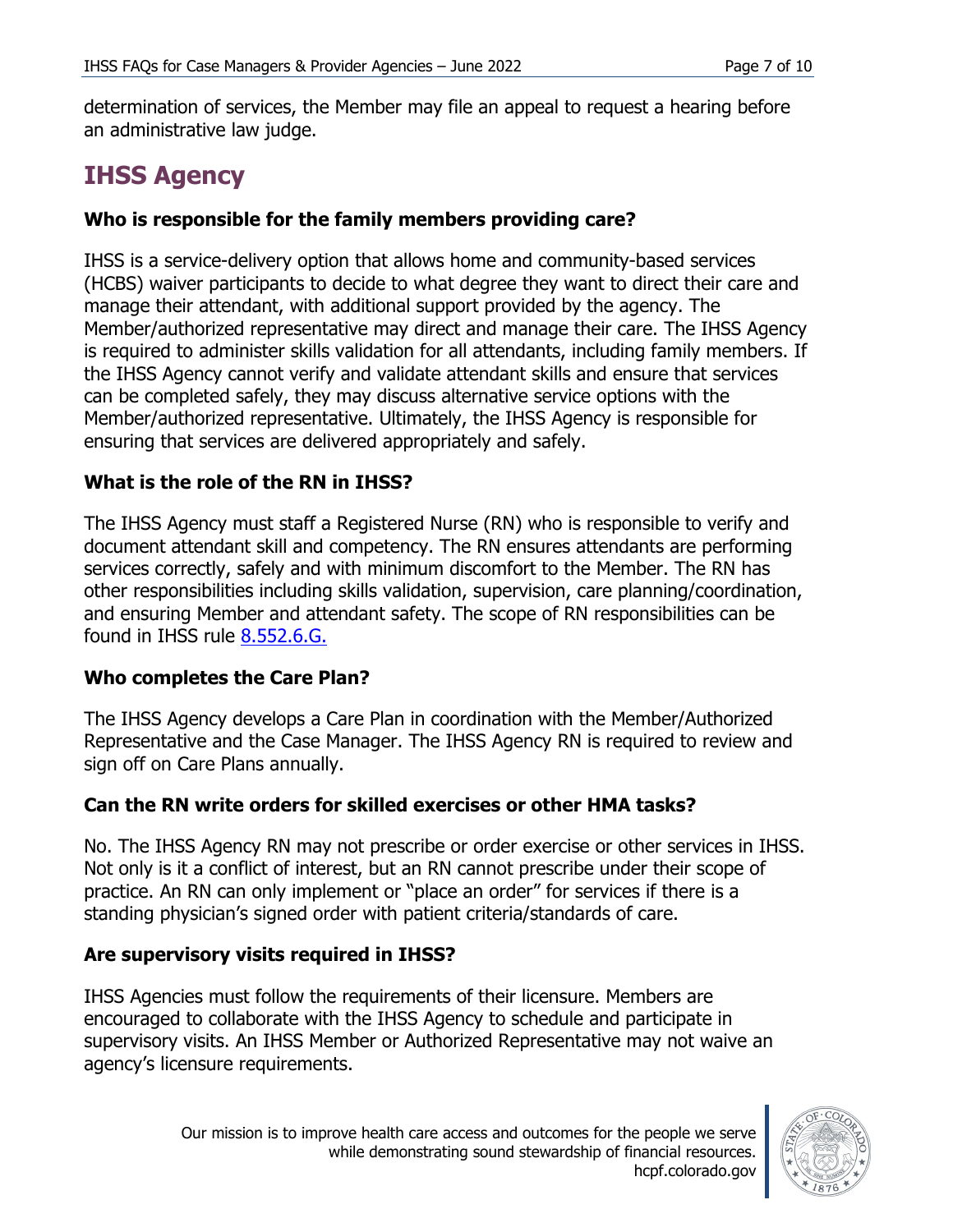# **What is the Member's role in IHSS?**

A Member or their Authorized Representative may direct the following aspects of service delivery:

- Present a person(s) of their own choosing to the IHSS Agency as a potential Attendant. The Member must have adequate Attendants to assure compliance with all tasks in the Care Plan.
- Train Attendant(s) to meet their needs.
- Dismiss Attendants who are not meeting their needs.
- Schedule, manage, and supervise Attendants with the support of the IHSS Agency.
- Determine, in conjunction with the IHSS Agency, the level of in-home supervision as recommended by the Member's Licensed Medical Professional.
- Request support from the IHSS Agency to assist with parts of service delivery that the Member is unwilling or unable to manage.

In addition to directing aspects of service delivery, a Member also has the right to:

- Transition to alternative service delivery options at any time. The Case Manager shall coordinate the transition and referral process.
- Communicate with the IHSS Agency and Case Manager to ensure safe, accurate and effective delivery of services.
- Request a reassessment if level of care or service needs have changed.

# **Does the agency determine attendant competency standards?**

Under IHSS rule, the agency shall assure and document that attendant skills validation is completed within 30 days of services starting. Attendants must complete training prior to the start of services.

#### **An IHSS Member needs skilled transfers. Doesn't that mean that all of their services are skilled / Health Maintenance Activities?**

No. IHSS has three services: homemaker, personal care, and health maintenance activities; these services are billed in 15-minute increments. A Member's services are individualized to their needs. Therefore, a Member's Care Plan may include some personal care and some health maintenance. It is possible that a Member's care plan does not include any health maintenance activities.

# **Is there a standard care plan that IHSS Agencies can use?**

IHSS Agencies are encouraged to develop their own forms and care plans.

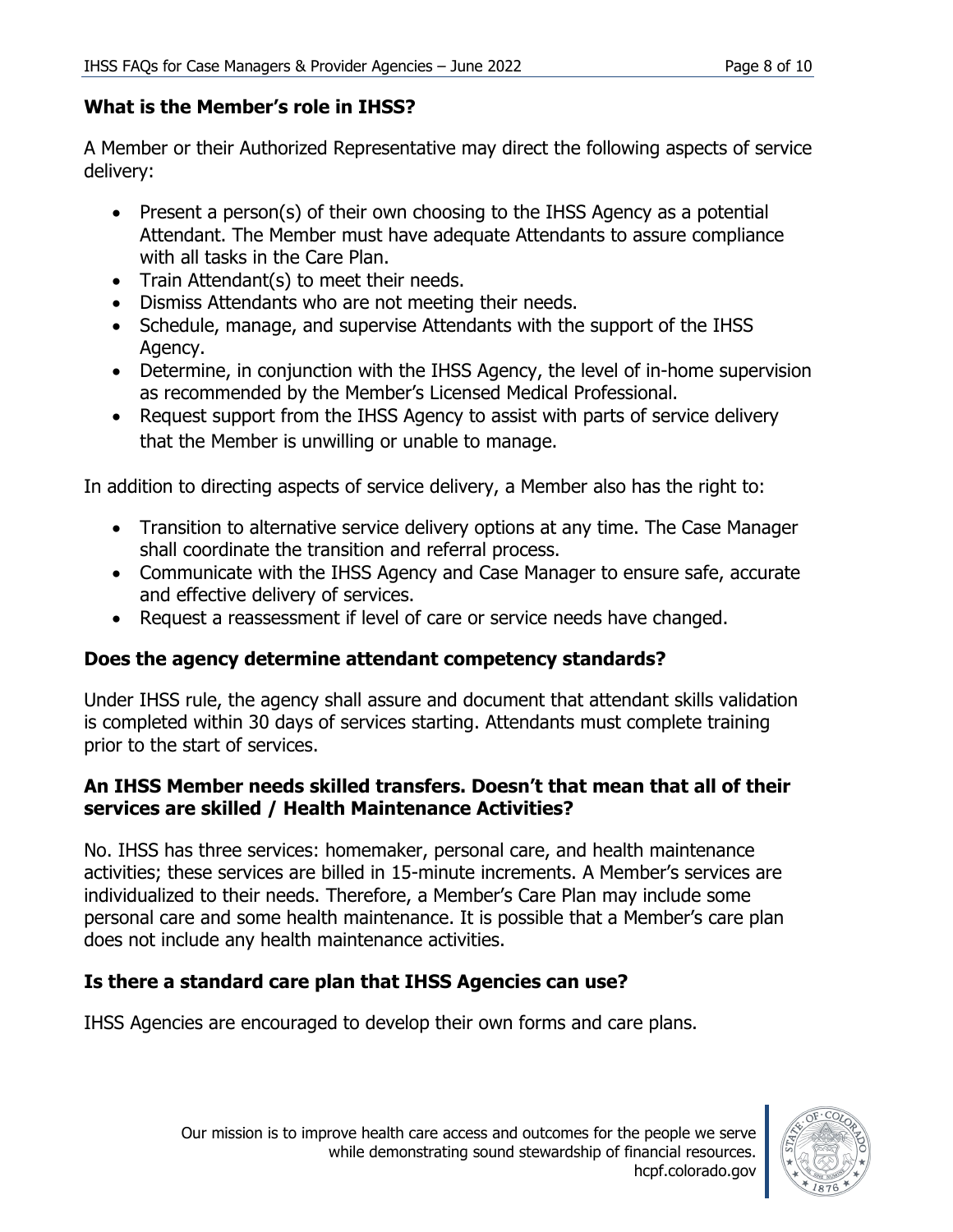#### **We are a new IHSS Agency. How do we recruit new clients?**

IHSS Agencies are encouraged to develop their own marketing plans and recruiting strategies. The Department maintains a list of approved providers for the use of Members and Case Managers.

#### **I do not want to direct and manage my care. Can I be on IHSS?**

Participant-Direction is an integral part of IHSS, but it is not required. Members have the flexibility and choice to decide how they want to be involved in service delivery and are encouraged to work with their IHSS Agency and Case Manager to determine what is the best choice for them. If a Member does not want to assist with directing and managing their services, there are a few options.

- Transition from IHSS to an alternate service-delivery option
- Elect an Authorized Representative to assist with service delivery
- Request support from the IHSS Agency to assist with parts of service delivery that the Member is unwilling or unable to manage.

#### **What are Independent Living Core Services?**

Independent Living Core Services are services that advance and support the independence of individuals with disabilities and to assist those individuals to live outside of institutions. These services include but are not limited to:

- information and referral services;
- independent living skills training;
- peer and cross-disability peer counseling;
- individual and systems advocacy;
- transition services or diversion from nursing homes and institutions to home and community-based living; or
- upon leaving secondary education.

Informational Memo *IM 2020-047* provides additional information on IHSS Agencies and Independent Living Core Services.

#### **Are Independent Living Core Services included in a Member's IHSS Care Plan as HMA?**

No, Independent Living Core Services are not part of a Member's Care Plan as HMA. Independent Living Core Services are required to be offered by the IHSS Agency and are not separately reimbursable services.

# **Can a Member elect not to receive Independent Living Core Services?**

Yes, they can elect to not receive these services.